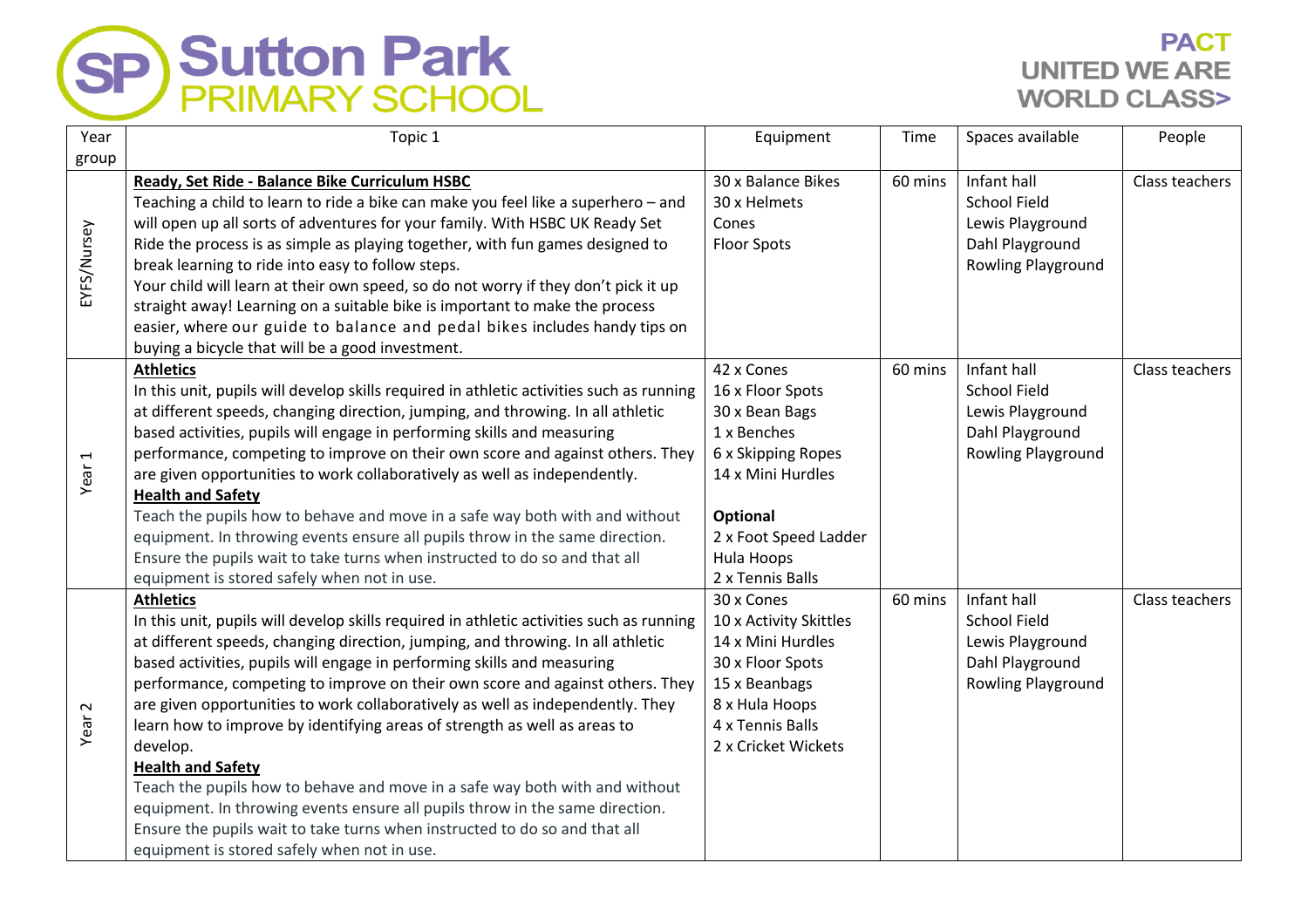|                   | <b>Athletics</b>                                                                   | 30 x Cones           | 60 mins | Infant hall         | Class teachers |
|-------------------|------------------------------------------------------------------------------------|----------------------|---------|---------------------|----------------|
| Year <sub>3</sub> | In this unit, pupils will develop basic running, jumping, and throwing techniques. | 8 x Relay Batons     |         | School Field        |                |
|                   | They are set challenges for distance and time that involve using different styles  | 18 x Mini Hurdles    |         | Lewis Playground    |                |
|                   | and combinations of running, jumping and throwing. As in all athletic activities,  | 2 x Benches          |         | Dahl Playground     |                |
|                   | pupils think about how to achieve their greatest possible speed, height, distance, | 8 x Hula Hoops       |         | Rowling Playground  |                |
|                   | or accuracy and learn how to persevere to achieve their personal best. Pupils are  | 10 x Basketball      |         |                     |                |
|                   | also given opportunities to measure, time and record scores.                       | 15 x Beanbags        |         |                     |                |
|                   | <b>Health and Safety</b>                                                           | 3 x Speed Bounce Mat |         |                     |                |
|                   | In throwing activities, even where pupils are throwing soft athletic equipment it  | 1 x Stopwatch        |         |                     |                |
|                   | is important to instill good practice for the future. Ensure:                      | iPad for Video       |         |                     |                |
|                   | • pupils wait for instruction and check the area is clear before throwing          |                      |         |                     |                |
|                   | • there is adequate space between throwers                                         |                      |         |                     |                |
|                   | In obstacle events ensure the following:                                           |                      |         |                     |                |
|                   | • the obstacles can fall easily when hit                                           |                      |         |                     |                |
|                   | • there is adequate space for returning runners                                    |                      |         |                     |                |
|                   | • runners only hurdle the obstacles in one direction                               |                      |         |                     |                |
|                   | <b>Athletics</b>                                                                   | 15 x Beanbags        | 60 mins | Infant hall         | Class teachers |
|                   | In this unit, pupils will develop basic running, jumping, and throwing techniques. | 60 x Cones           |         | <b>School Field</b> |                |
|                   | They are set challenges for distance and time that involve using different styles  | 1 x Stopwatch        |         | Lewis Playground    |                |
|                   | and combinations of running, jumping and throwing. As in all athletic activities,  | 8 x Relay Batons     |         | Dahl Playground     |                |
|                   | pupils think about how to achieve their greatest possible speed, height, distance  | 8 x Skipping Ropes   |         | Rowling Playground  |                |
|                   | or accuracy and learn how to persevere to achieve their personal best.             | 7 x Metal Skittles   |         |                     |                |
| Year 4            | In this unit pupils are able to experience running for distance, sprinting, relay, | 7 x Plastic Canes    |         |                     |                |
|                   | long jump, vertical jump and javelin.                                              | 15 x Basketball      |         |                     |                |
|                   | <b>Health and Safety</b>                                                           | 10 x Foam Javelin    |         |                     |                |
|                   | In throwing activities, even where pupils are throwing soft athletic equipment it  | 5 x Pencils          |         |                     |                |
|                   | is important to instill good practice for the future. Ensure:                      | iPad for Video       |         |                     |                |
|                   | • pupils wait for instruction and check the area is clear before throwing          |                      |         |                     |                |
|                   | • there is adequate space between throwers                                         | <b>Optional</b>      |         |                     |                |
|                   | In obstacle events ensure the following:                                           | Mats                 |         |                     |                |
|                   | • the obstacles can fall easily when hit                                           |                      |         |                     |                |
|                   | • there is adequate space for returning runners                                    |                      |         |                     |                |
|                   | • runners only hurdle the obstacles in one direction                               |                      |         |                     |                |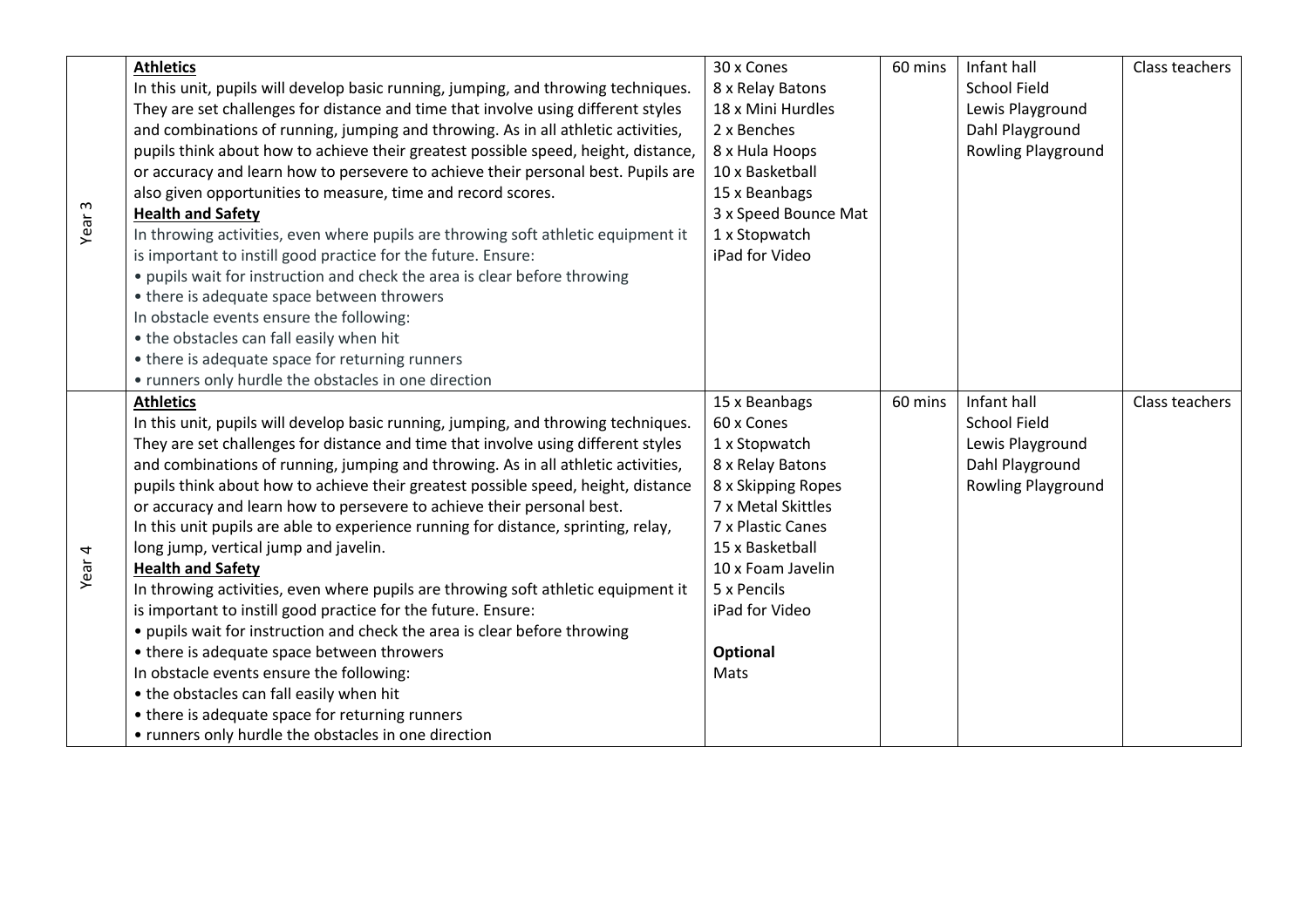| Year <sub>5</sub> | <b>Athletics</b>                                                                    | 60 x Cones           | 60 mins | Infant hall         | Class teachers |
|-------------------|-------------------------------------------------------------------------------------|----------------------|---------|---------------------|----------------|
|                   | In this unit, pupils are set challenges for distance and time that involve using    | 1 x Stopwatch        |         | <b>School Field</b> |                |
|                   | different styles and combinations of running, jumping and throwing. As in all       | 8 x Relay Batons     |         | Lewis Playground    |                |
|                   | athletic activities, pupils think about how to achieve their greatest possible      | 4 x Tape Measures    |         | Dahl Playground     |                |
|                   | speed, height, distance, or accuracy and learn how to persevere to achieve their    | 15 x Tennis Balls    |         | Rowling Playground  |                |
|                   | personal best. They learn how to improve by identifying areas of strength as well   | 15 x Light Shot Puts |         |                     |                |
|                   | as areas to develop. Pupils are also given opportunities to lead when officiating   | 10 x Foam Javelin    |         |                     |                |
|                   | as well as observe and provide feedback to others.                                  | 5 x Pencils          |         |                     |                |
|                   | In this unit pupils learn the following athletic activities: running over longer    | iPad for Video       |         |                     |                |
|                   | distances, sprinting, relay, long jump, triple jump, shot put and javelin.          |                      |         |                     |                |
|                   | <b>Health and Safety</b>                                                            | Optional             |         |                     |                |
|                   | In throwing activities, even where pupils are throwing soft athletic equipment it   | Mats                 |         |                     |                |
|                   | is important to instil good practice for the future. Ensure:                        | <b>Floor Spots</b>   |         |                     |                |
|                   | • pupils wait for instruction and check the area is clear before throwing           | Beanbags             |         |                     |                |
|                   | • there is adequate space between throwers                                          |                      |         |                     |                |
|                   | In obstacle events ensure the following:                                            |                      |         |                     |                |
|                   | • the obstacles can fall easily when hit                                            |                      |         |                     |                |
|                   | • there is adequate space for returning runners                                     |                      |         |                     |                |
|                   | • runners only hurdle the obstacles in one direction                                |                      |         |                     |                |
|                   | <b>Athletics</b>                                                                    | 15 x Cones           | 60 mins | Infant hall         | Class teachers |
|                   | In this unit, pupils are set challenges for distance and time that involve using    | 1 x Stopwatch        |         | <b>School Field</b> |                |
|                   | different styles and combinations of running, jumping and throwing. As in all       | 15 x Hurdles         |         | Lewis Playground    |                |
|                   | athletic activities, pupils think about how to achieve their greatest possible      | 7 x Mats             |         | Dahl Playground     |                |
|                   | speed, height, distance, or accuracy and learn how to persevere to achieve their    | 7 x Metal Skittles   |         | Rowling Playground  |                |
|                   | personal best. They learn how to improve by identifying areas of strength as well   | 7 x Plastic Canes    |         |                     |                |
|                   | as areas to develop. Pupils are also given opportunities to lead when officiating   | 15 x Skipping Ropes  |         |                     |                |
|                   | as well as observe and provide feedback to others.                                  | 4 x Tape Measure     |         |                     |                |
| Year <sub>6</sub> | In this unit pupils learn the following athletic activities: long distance running, | 10 x Discus          |         |                     |                |
|                   | sprinting, hurdles, high jump, triple jump, discus and shot put.                    | 10 x Quoits          |         |                     |                |
|                   | <b>Health and Safety</b>                                                            | 10 x Light Shot Puts |         |                     |                |
|                   | In throwing activities, even where pupils are throwing soft athletic equipment it   | 6 x Pencils          |         |                     |                |
|                   | is important to instil good practice for the future. Ensure:                        | iPad for Video       |         |                     |                |
|                   | • pupils wait for instruction and check the area is clear before throwing           |                      |         |                     |                |
|                   | • there is adequate space between throwers                                          | Optional             |         |                     |                |
|                   | In obstacle events ensure the following:                                            | <b>Floor Spots</b>   |         |                     |                |
|                   | • the obstacles can fall easily when hit                                            | 10 x Hula Hoops      |         |                     |                |
|                   |                                                                                     |                      |         |                     |                |
|                   | • there is adequate space for returning runners                                     |                      |         |                     |                |